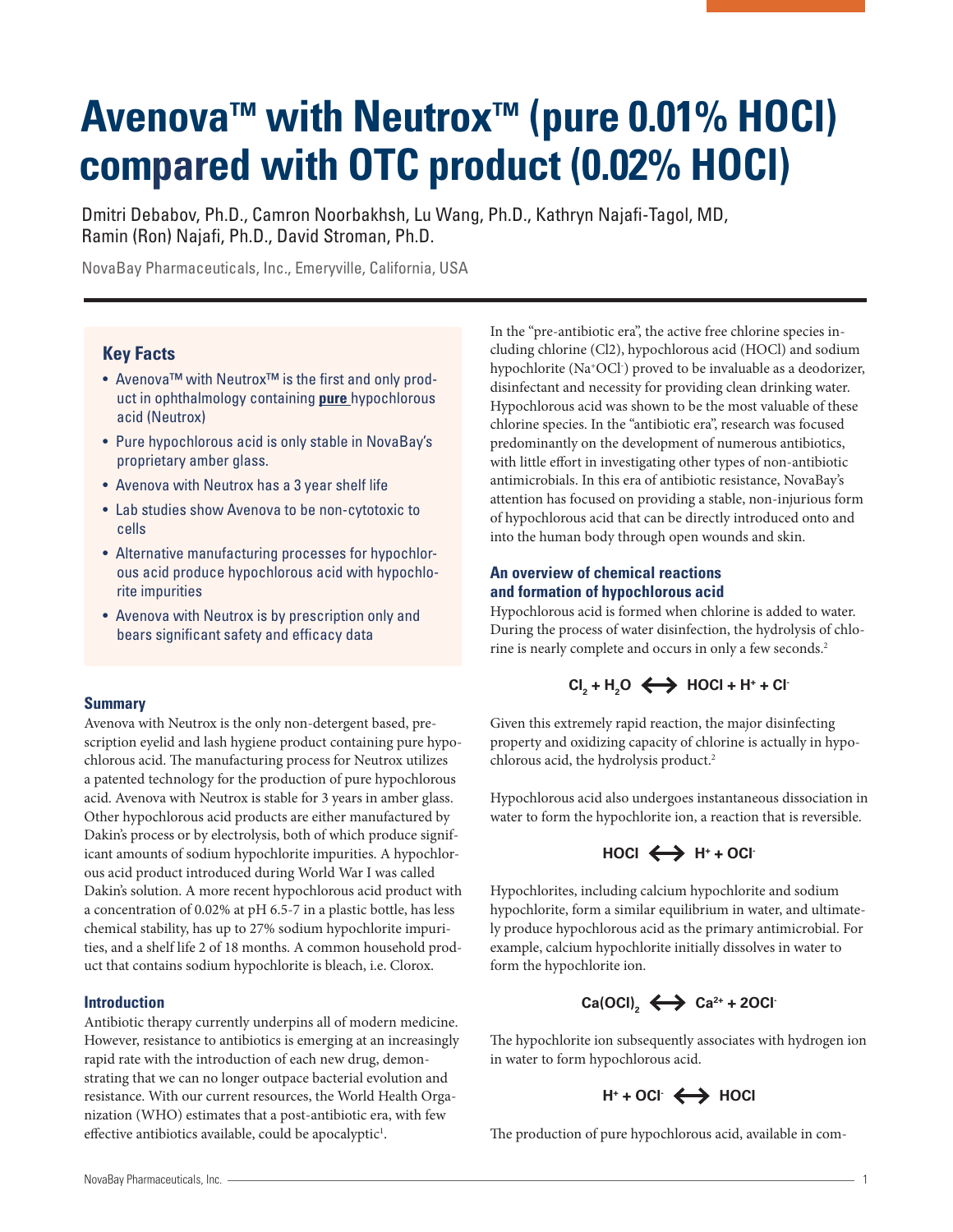mercial pharmaceutical form, has been very challenging, as the pH must be maintained at 3.5 to 6 in order for hypochlorous acid to remain in this form3 (**Figure 1**). Over-acidification of hypochlorous acid leads to formation of mostly chlorine in NaCl aqueous solution (**Figure 2**). In alkaline condition, hypochlorite becomes the dominating chlorine species.



**Figure 1. Percentage of hypochlorous acid present at different pH levels.**

# Chlorine species is pH-dependent



**Figure 2. Percentage of chlorine present in 0.9% NaCl solution at different pH levels.**



**Figure 3. Percentage of hypochlorite present at different pH levels.**

(**Figure 3**). Each of these different species has different properties and antimicrobial capabilities.

#### **Pure Hypochlorous Acid Produced by White Blood Cells**

Hypochlorous acid is an essential component of the microbial killing capacity of phagocytes, enabling our bodies to defend against bacteria, viruses and fungi.4

The respiratory burst, or oxidative burst, is a rapid release of reactive oxygen species and is the critical reaction occurring in phagocytes that allows degradation of bacteria and other internalized material as a part of the innate immune system (**Figure 4**).4



**Figure 4. Respiratory burst to create rapid release of reactive oxygen species and hypochlorous acid.**

Rates of oxygen uptake increase when phagocytes are exposed to certain stimuli, and they start to produce large amounts of superoxide  $(O_2^-)$  and hydrogen peroxide  $(H_2O_2)$ . This reaction is catalyzed by NADPH oxidase. The  $\mathrm{O}_2^-$  then reacts with  $\mathrm{H}^+$  to produce oxygen and  $\rm{H}_{2}\rm{O}_{2}$ . This reaction is catalyzed by superoxide dismutase.

Myeloperoxidase uses  $\rm{H}_{2}\rm{O}_{2}$  to catalyze the oxidation of Cl $^{\circ}$  to hypochlorous acid, the microbiocidal agent in the respiratory burst.

#### **Why Pure Hypochlorous Acid Matters**

NovaBay has developed Avenova, a novel daily eyelid and lash hygiene product, based upon a patented, proprietary manufacturing process of pure hypochlorous acid (**HOCl; see Figure 5**). HOCl is the most active anti-bacterial, anti-fungal and virucidal compound produced by neutrophils. HOCl is a charge neutral, small, inorganic compound that has the ability to rapidly inactive bacteria and fungi<sup>3</sup>, bacterial toxins<sup>5</sup>, and viruses<sup>6</sup>. Due to its small size and lack of ionic charge, HOCl can penetrate into bacterial biofilm and spores. In addition, HOCl exhibits anti-inflammatory activity by neutralizing inflammatory mediators in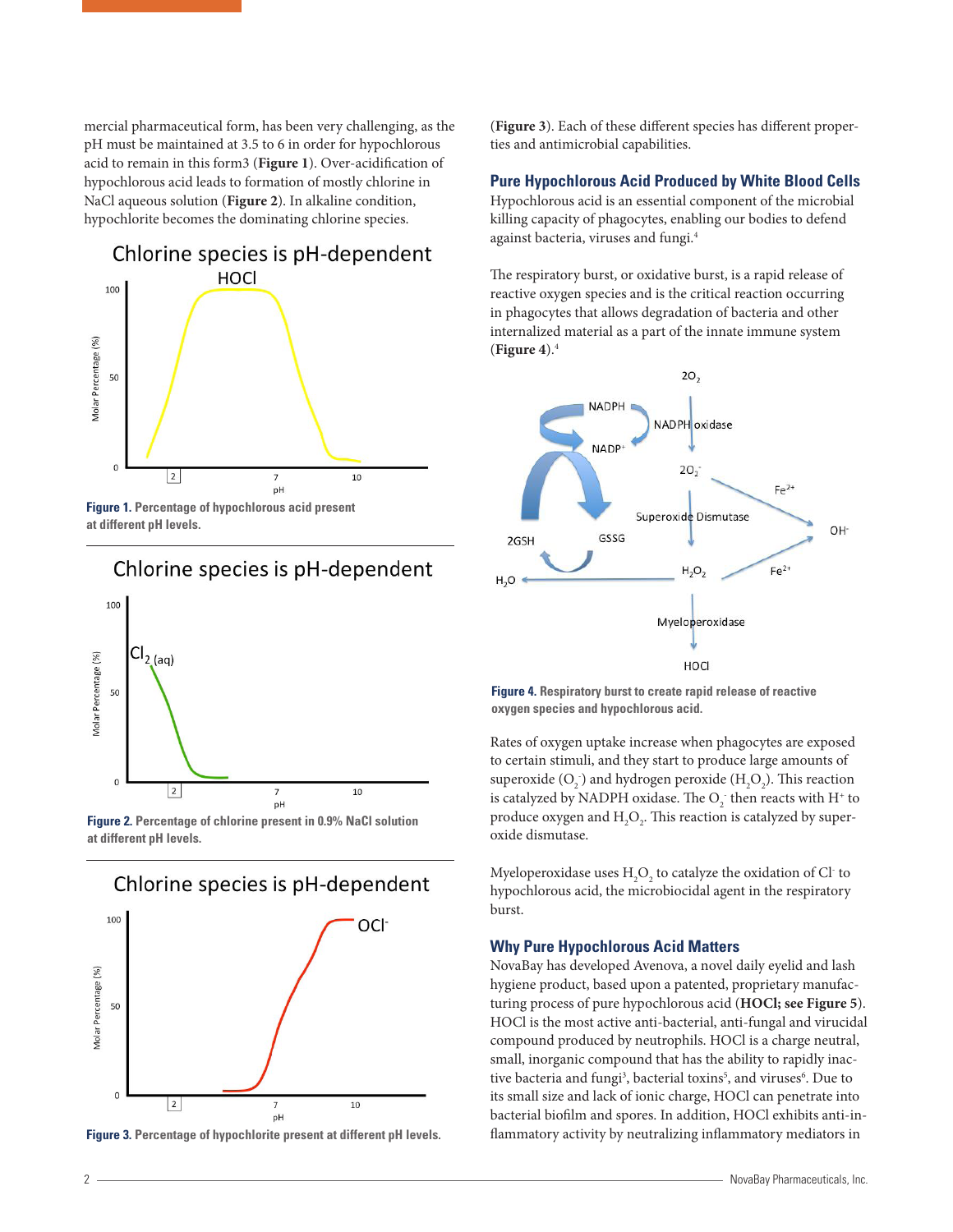the body<sup>7</sup> and those exuded from pathogens<sup>5</sup>.

A number of commercial products, such as Dakin's solution, contain HOCl. However, most HOCl-based products also contain sodium hypochlorite (Na<sup>+</sup> OCl; Figure 5), which is also the primary ingredient in Clorox bleach. Because hypochlorite is a charged compound and therefore cannot easily penetrate into bacteria, sodium hypochlorite is less effective at killing bacteria than HOCl<sup>8</sup>.



**Figure 5. The chemical structures of HOCl (A) and sodium hypochlorite (B)**

NovaBay has developed a pure form of HOCl into a product that is made via a proprietary manufacturing process.<sup>9</sup> Avenova is a member of NovaBay's Neutrox family of FDA-cleared products currently marketed: Neutrophase™ and CelleRx™. Avenova is free of hypochlorite impurities. In contrast, other manufacturing processes for making HOCl yield significant amounts of sodium hypochlorite.

#### **Cytotoxicity:**

It is important to compare the cytotoxicity of Avenova with Neutrox with a 0.02% hypochlorous product which contains significant sodium hypochlorite impurities.

The cytotoxicity testing was conducted using L929 (ATCC® CCL-1TM) mouse fibroblast cells by the method detailed in Rani et al.<sup>8</sup> (please see Appendix for the complete method). Cytotox-



icity is defined as less than 50% of viable cell count compared to untreated cells.

The cytotoxicity testing results showed that, when Avenova was assayed, the viable cell count was 73.77% ± 7.32% as compared to the Untreated Control. On the other hand, when the 0.02% hypochlorous acid product was assayed, the viable cell count was 2.44% ± 0.24% as compared to the Untreated Control.

Therefore in this cytotoxicity assay, Avenova was non-cytotoxic, whereas the 0.02% hypochlorous acid product was cytotoxic (**Figure 6**).

## **Conclusion**

Avenova with Neutrox (pure hypochlorous acid) is manufactured by a proprietary process and packaged in NovaBay's unique, proprietary amber glass bottles with a shelf-life of 3 years. Avenova with Neutrox, available only by prescription, has been used safely by an estimated 40,000 patients. The intended use of Avenova is clearly stated in the product Indication for Use (IFU) in the package as well as some of its performance attributes. In direct comparative testing, Avenova proved to be non-cytotoxic while the 0.02% hypochlorous acid product was clearly cytotoxic.

#### **Package Insert**

*Avenova with Neutrox uses the same "Indications for Use" as NovaBay's award winning wound cleanser NeutroPhase which recently was selected as an official wound cleanser of the National Necrotizing Fasciitis Foundation.*

Daily Lid & Lash Hygiene (Rx Only)

#### **INDICATIONS FOR USE:**

Avenova is intended for use under the supervision of healthcare professionals for cleansing and removal of foreign material, including: microorganisms and debris from wounds; cleaning minor cuts, minor burns, superficial abrasions, and minor irritations of the skin; as well as moistening absorbent wound dressings. It is also intended for moistening and debriding acute and chronic dermal lesions, such as: Stage HV pressure ulcers, stasis ulcers, leg ulcers, diabetic foot ulcers, post-surgical wounds, first and second degree burns, as well as grafted and donor sites.

## **DIRECTIONS FOR USE:**

- 1. Wash hands prior to application.
- 2. Remove any make-up or lotions around your eyes.
- 3. Apply 2 sprays of Avenova to a 100% cotton round pad.
- 4. May use a magnifying mirror for better visualization.
- 5. Close one eye and using a horizontal motion, gently wipe the base of all the upper lid lashes at least 3 times.
- 6. With the eye open, look up and gently wipe the base of the lower lashes with a horizontal motion at least 3 times.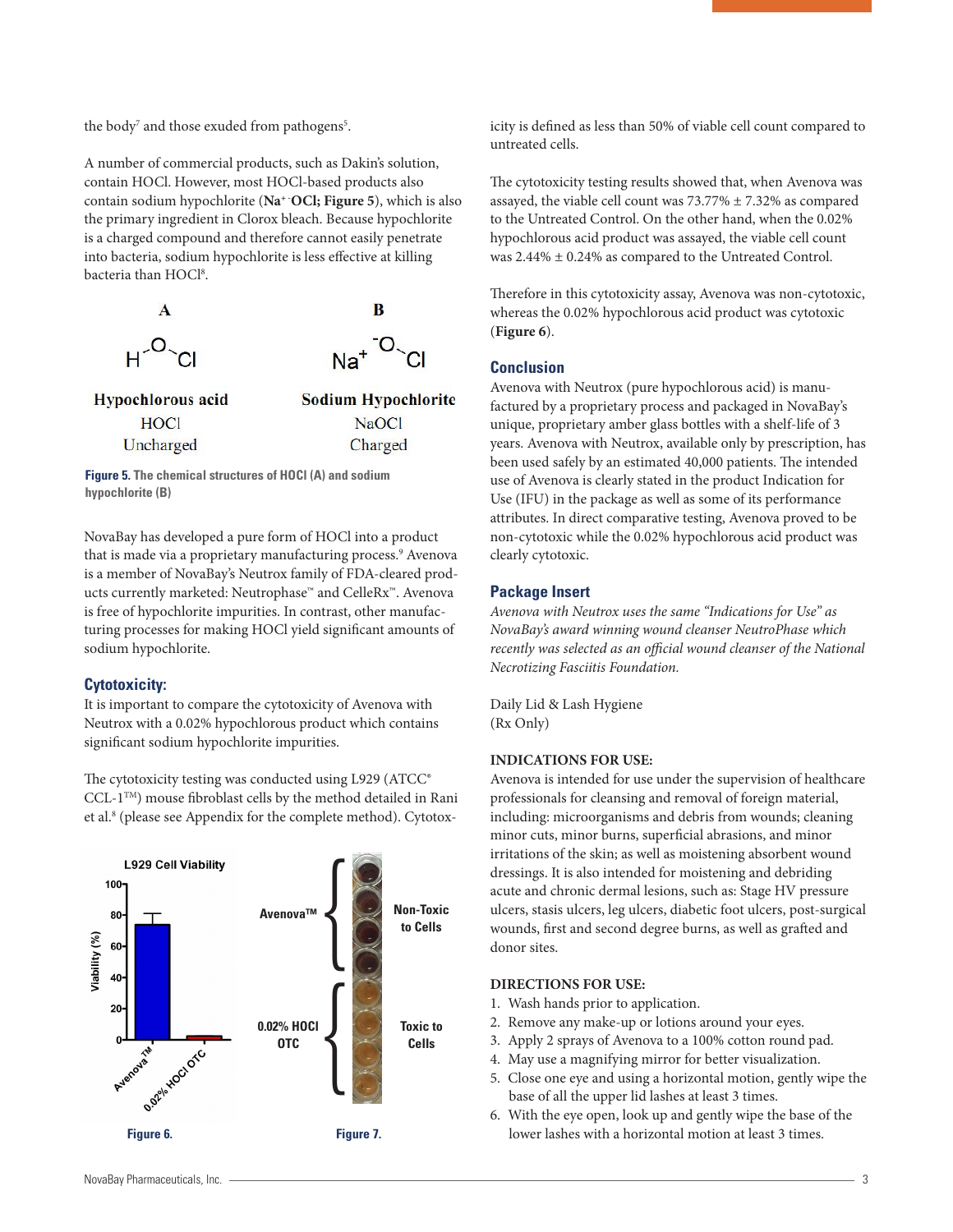- 7. With a 100% new cotton round pad, repeat on the other eye.
- 8. No rinsing is necessary.
- 9. Use twice daily or as recommended by your Doctor.

#### **INSTRUCTIONS FOR USE OF SPRAY PUMP:**

- 1. Remove original cap from 40 mL bottle of Avenova.
- 2. Insert pump sprayer into Avenova bottle and screw sprayer down securely.
- 3. Hold upright to spray Avenova onto 100% cotton round pad.
- 4. Replace protective cap on the spray pump.

Use Avenova contents within thirty days of opening or discard/ recycle.

#### **CONTACT TIME:**

Apply Avenova as directed by your Doctor.

#### **HANDLING:**

Non-toxic, non-sensitizing, and non-irritating to the skin and eyes. Harmless to common work surfaces.

## **ORGANISMS TESTED IN SOLUTION:**

| <b>Organism (ATCC number)</b>                                | <b>Time</b><br>to Kill | $\frac{0}{0}$<br><b>Reduction</b> |
|--------------------------------------------------------------|------------------------|-----------------------------------|
| Acinetobacter baumannii 19606                                | 60 seconds             | $>99.99\%$                        |
| Aspergillus brasiliensis 16404                               | 60 seconds             | $>99.99\%$                        |
| Bacteroides fragilis 25285*                                  | 60 seconds             | >99.999%                          |
| Candida albicans 10231                                       | 60 seconds             | >99.99%                           |
| Clostridium perfingens 13124*                                | 60 seconds             | $>99.99\%$                        |
| Corynebacterium amycolatum 49368                             | 60 seconds             | $>99.99\%$                        |
| Enterobacter aerogenes 51697                                 | 60 seconds             | >99.999%                          |
| Vancomycin-resistant Enterococcus<br>faecium (VRE) 51559     | 60 seconds             | $>99.99\%$                        |
| Haemophilus influenzae 49144                                 | 60 seconds             | $>99.999\%$                       |
| Klebsiella pneumoniae 10031*                                 | 60 seconds             | $>99.999\%$                       |
| Moraxella catarrhalis 8176                                   | 60 seconds             | $>99.9\%$                         |
| Proteus mirabilis 14153*                                     | 60 seconds             | $>99.999\%$                       |
| Pseudomonas aeruginosa 27853                                 | 60 seconds             | >99.9999%                         |
| Serratia marcescens 14756                                    | 60 seconds             | >99.999%                          |
| Methicillin-resistant Staphylococcus<br>aureus (MRSA) 33591* | 60 seconds             | $>99.999\%$                       |
| Staphylococcus aureus 29213*                                 | 60 seconds             | $>99.999\%$                       |
| Staphylococcus epidermidis 12228                             | 60 seconds             | $>99.999\%$                       |
| Staphylococcus haemolyticus 29970                            | 60 seconds             | >99.99%                           |
| Staphylococcus hominis 27844                                 | 60 seconds             | >99.99%                           |
| Staphylococcus saprophyticus 35552                           | 60 seconds             | >99.99%                           |
| Streptococcus pyogenes 49399*                                | 60 seconds             | >99.99%                           |
| Vibrio vulnificus 27562*                                     | 60 seconds             | >99.999%                          |

No special handling precautions required.

#### **INGREDIENTS:**

Neutrox (pure hypochlorous acid) 0.01% (as a preservative) in normal saline.

#### **PRESERVATIVE EFFECTIVENESS:**

Avenova passes USP <51>, which demonstrates in-solution eradication of P. aeruginosa, E.coli, S. aureus, C. albicans, and A. niger. Avenova also demonstrates rapid, in-solutioninactivation of MRSA, VRE, MDRA, and other dangerous pathogens (listed below).Reductions in microbial growth in solution have not been shown to correlate withreductions in infections in patients, as clinical studies to evaluate reductions in infectionshave not been performed.

#### **STORAGE:**

No special storage conditions are required for the contents. Caution - do not freeze - glass bottle may break if frozen. Non-flammable.

#### **DISPOSAL:**

Non-toxic and safe to the environment. No special disposal considerations required. Container may be recycled.

#### **WARNING:**

For external use only. Not for injection. If you experience any redness or irritation, please consult with your Doctor. In case of known allergies to chlorine, please exercise caution and consult with your physician prior to use.

NovaBay Pharmaceuticals, Inc. 5980 Horton Street, Suite 550, Emeryville, CA 94608 USA Toll Free: (800) 890-0329 www.avenova.com LOO74.07

## **Works Cited**

- 1. Longitude Prize 2014 Antibiotics. Science Practice, Nesta; 2014:1-44.
- 2. Fair G, Morris JC, Lu Chang S, WEil I, Burden RP. The behavior of chlorine as awater disinfectant. *Journal (American Water Works Association).* 1948;1948:1051-1061.
- 3. Wang L, Bassiri M, Najafi R, et al. Hypochlorous acid as a potential wound careagent. *Journal of burns and wounds.*  2007;6(5):65-79.
- 4. Babior BM. The respiratory burst of phagocytes. *Journal of Clinical Investigation.* 1984;73(3):599.
- 5. Crew JR, Varilla A, Rocas III TA, Abdul Rani S, and Debabov D. Treatment ofacute necrotizing fasciitis using negative pressure wound therapy (NPWT) and adjunctive Neutro-Phase® irrigation under the foam. *Wounds.* 2013;25:272-7
- 6. Yu MS, Park HW, Kwon HJ, Jang YJ. The effect of a low concentration ofhypochlorous acid on rhinovirus infection of